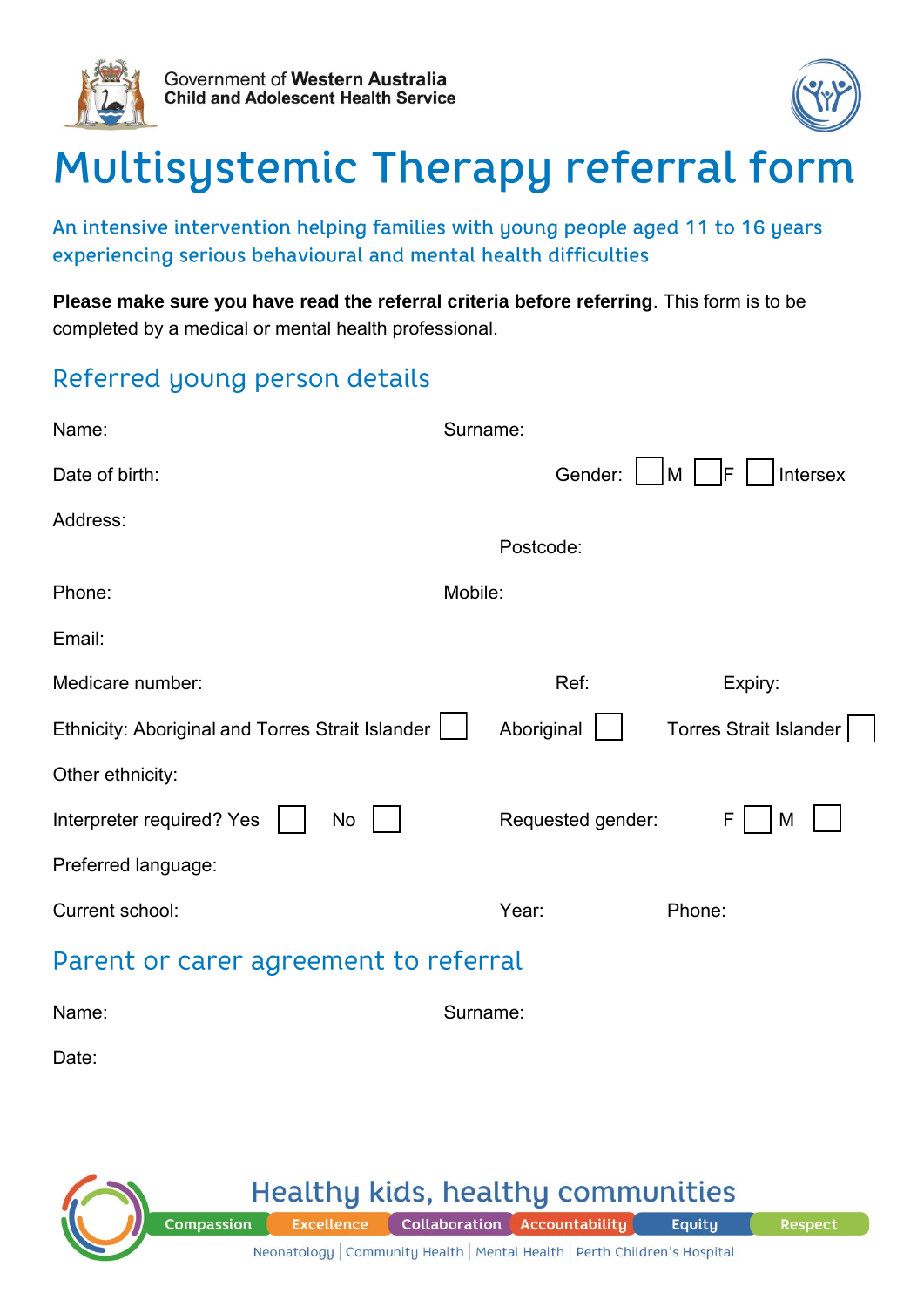## Referral details

| <b>MST Referral Manager's name:</b>                                  |         |      |  |  |  |
|----------------------------------------------------------------------|---------|------|--|--|--|
| Agency:                                                              |         |      |  |  |  |
| Referrer's name:                                                     |         |      |  |  |  |
| Profession:                                                          |         |      |  |  |  |
| Agency (if different to above):                                      |         |      |  |  |  |
| Address:                                                             |         |      |  |  |  |
| Phone:                                                               | Mobile: | Fax: |  |  |  |
| Email:                                                               |         |      |  |  |  |
| Length of time this agency has been involved with this young person: |         |      |  |  |  |
| Date of last contact with this young person:                         |         |      |  |  |  |

## Reasons for referral

*Tick the level of severity from early signs to extremely severe.*

| Alcohol and or other drug use or abuse |                                   |                       |                                                                               |                                           |                                                                  |  |
|----------------------------------------|-----------------------------------|-----------------------|-------------------------------------------------------------------------------|-------------------------------------------|------------------------------------------------------------------|--|
| <b>Factor</b>                          | Early signs of<br>substance abuse |                       | <b>Level of severity</b>                                                      |                                           | <b>Extreme</b><br>substance abuse                                |  |
|                                        | 1                                 | $\overline{2}$        | 3                                                                             | $\overline{4}$                            | 5                                                                |  |
| <b>Substance</b><br>use                | Experimentation                   | More regular<br>using | Drug usage<br>interfering with<br>school (coming<br>to school<br>intoxicated) | Substance<br>abuse key<br>coping strategy | Substance<br>abuse<br>substantially<br>impeding<br>interventions |  |
| <b>Comment</b>                         |                                   |                       |                                                                               |                                           |                                                                  |  |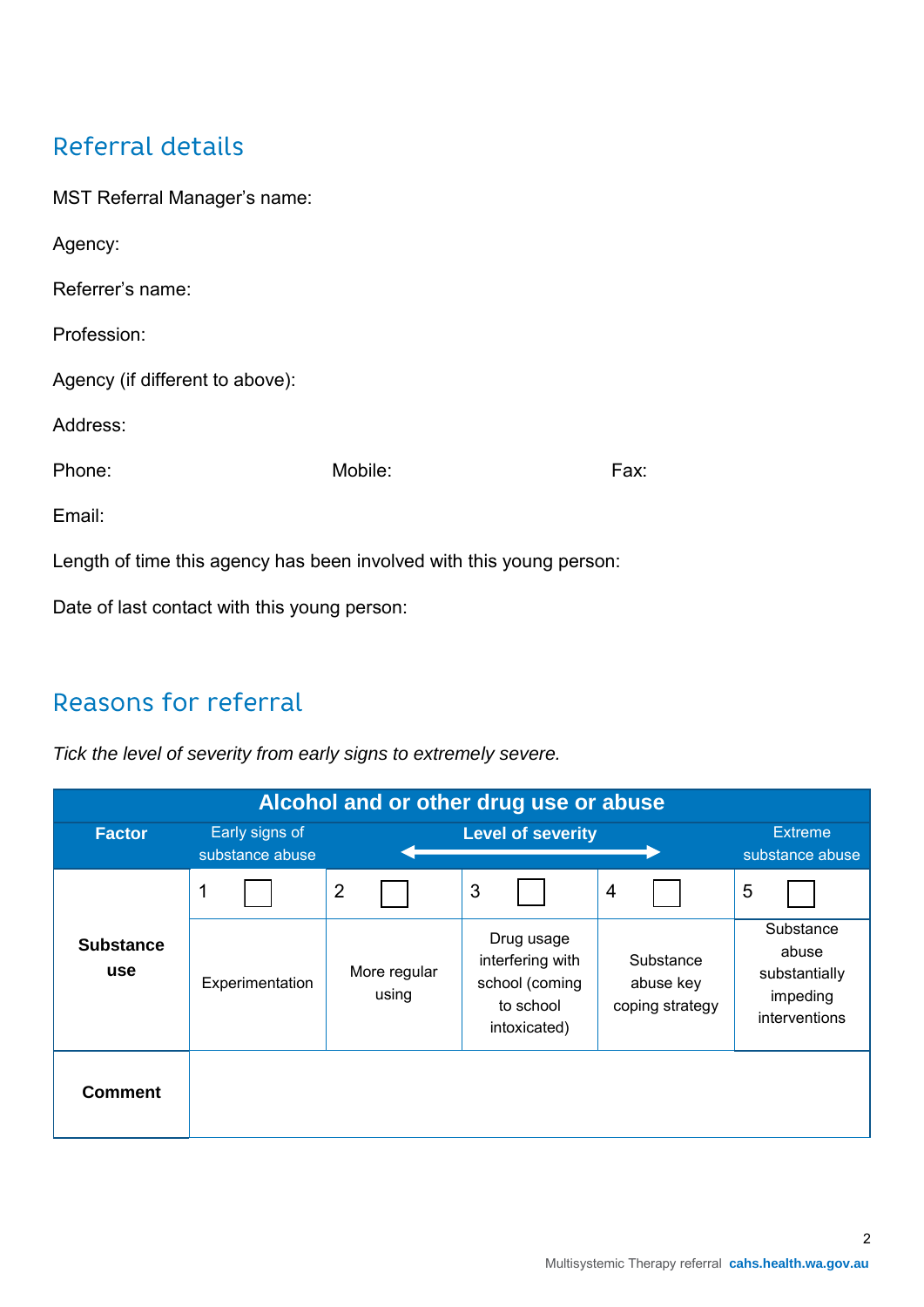| Domestic violence and aggression involving the young person |                                                            |                                                                    |                                         |                                                                                               |                                                                                        |
|-------------------------------------------------------------|------------------------------------------------------------|--------------------------------------------------------------------|-----------------------------------------|-----------------------------------------------------------------------------------------------|----------------------------------------------------------------------------------------|
| <b>Factor</b>                                               | Early signs of<br>aggression                               | <b>Level of severity</b>                                           |                                         |                                                                                               | <b>Extreme</b><br>aggression                                                           |
|                                                             | 1                                                          | $\overline{2}$                                                     | 3                                       | $\overline{4}$                                                                                | 5                                                                                      |
| <b>Verbal or</b><br>physical<br>aggression                  | Verbal<br>aggression<br>occurring at least<br>twice a week | Verbal<br>aggression<br>occurring at least<br>four times a<br>week | Verbal<br>aggression<br>occurring daily | Verbal<br>aggression<br>occurring daily<br>and physical<br>occurring at least<br>twice a week | Verbal and<br>physical<br>aggression<br>occurring on a<br>daily or near<br>daily basis |
| <b>Comment</b>                                              |                                                            |                                                                    |                                         |                                                                                               |                                                                                        |

| <b>Youth offending</b>              |                                  |                            |                                                                                                                            |                                                                                                                 |                                                      |  |
|-------------------------------------|----------------------------------|----------------------------|----------------------------------------------------------------------------------------------------------------------------|-----------------------------------------------------------------------------------------------------------------|------------------------------------------------------|--|
| <b>Factor</b>                       | Early signs of<br>police contact |                            | Level of severity                                                                                                          |                                                                                                                 | Chronic police<br>contact                            |  |
|                                     | 1                                | $\overline{2}$             | 3                                                                                                                          | $\overline{4}$                                                                                                  | 5                                                    |  |
| Justice or<br>police<br>involvement |                                  | Possible youth<br>cautions | Students likely to<br>be known to<br>police. Possibly<br>committed minor<br>offences, youth<br>cautions, first<br>offences | Likely to have<br>offended.<br>Possible<br>increase in<br>severity or<br>frequency of<br>offending<br>behaviour | Possible periods<br>of detention or<br>incarceration |  |
| <b>Comment</b>                      |                                  |                            |                                                                                                                            |                                                                                                                 |                                                      |  |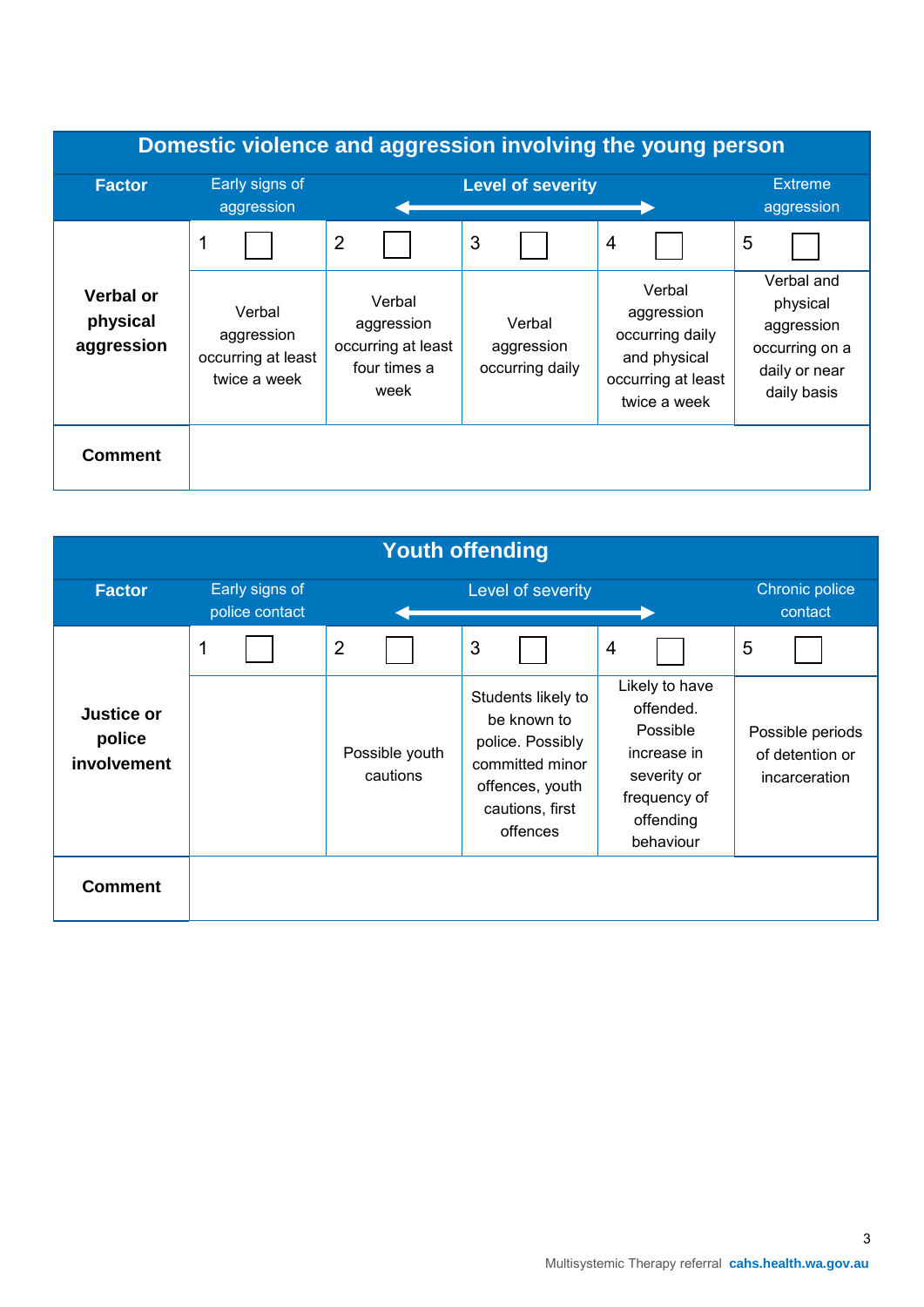| <b>Associated issues</b>           |                                                              |                                                                                  |                                                                                             |                                   |                                                    |
|------------------------------------|--------------------------------------------------------------|----------------------------------------------------------------------------------|---------------------------------------------------------------------------------------------|-----------------------------------|----------------------------------------------------|
| <b>Factor</b>                      | Early signs of<br>disengagement                              | Level of engagement                                                              |                                                                                             |                                   | <b>Extremely</b><br>disengaged                     |
|                                    |                                                              | $\overline{2}$                                                                   | 3                                                                                           | $\overline{4}$                    | 5                                                  |
| <b>Associated</b><br><b>issues</b> | Higher than<br>normal family<br>conflict (with<br>teenagers) | Conflict<br>substantially<br>impacting on the<br>wellbeing of the<br>family unit | Parents not<br>$coping -$<br>expressing that<br>they may kick<br>their child out of<br>home | At strong risk of<br>homelessness | Young person<br>cannot be<br>located /<br>homeless |
| <b>Comment</b>                     |                                                              |                                                                                  |                                                                                             |                                   |                                                    |

| Out of home placements/risk of out of home placement |                                          |                                                |                                                            |                                                              |                                                           |  |
|------------------------------------------------------|------------------------------------------|------------------------------------------------|------------------------------------------------------------|--------------------------------------------------------------|-----------------------------------------------------------|--|
| <b>Factor</b>                                        | Early signs of<br>disengagement          | Level of engagement                            |                                                            |                                                              | <b>Extremely</b><br>disengaged                            |  |
|                                                      | 1                                        | $\overline{2}$                                 | 3                                                          | 4                                                            | 5                                                         |  |
| Out of home<br>placement                             | Never had an out<br>of home<br>placement | Ongoing threats<br>of out of home<br>placement | Had one<br>previous episode<br>of out of home<br>placement | Had more than<br>one occasion of<br>being out of the<br>home | Currently<br>young person<br>is living out of<br>the home |  |
| <b>Comment</b>                                       |                                          |                                                |                                                            |                                                              |                                                           |  |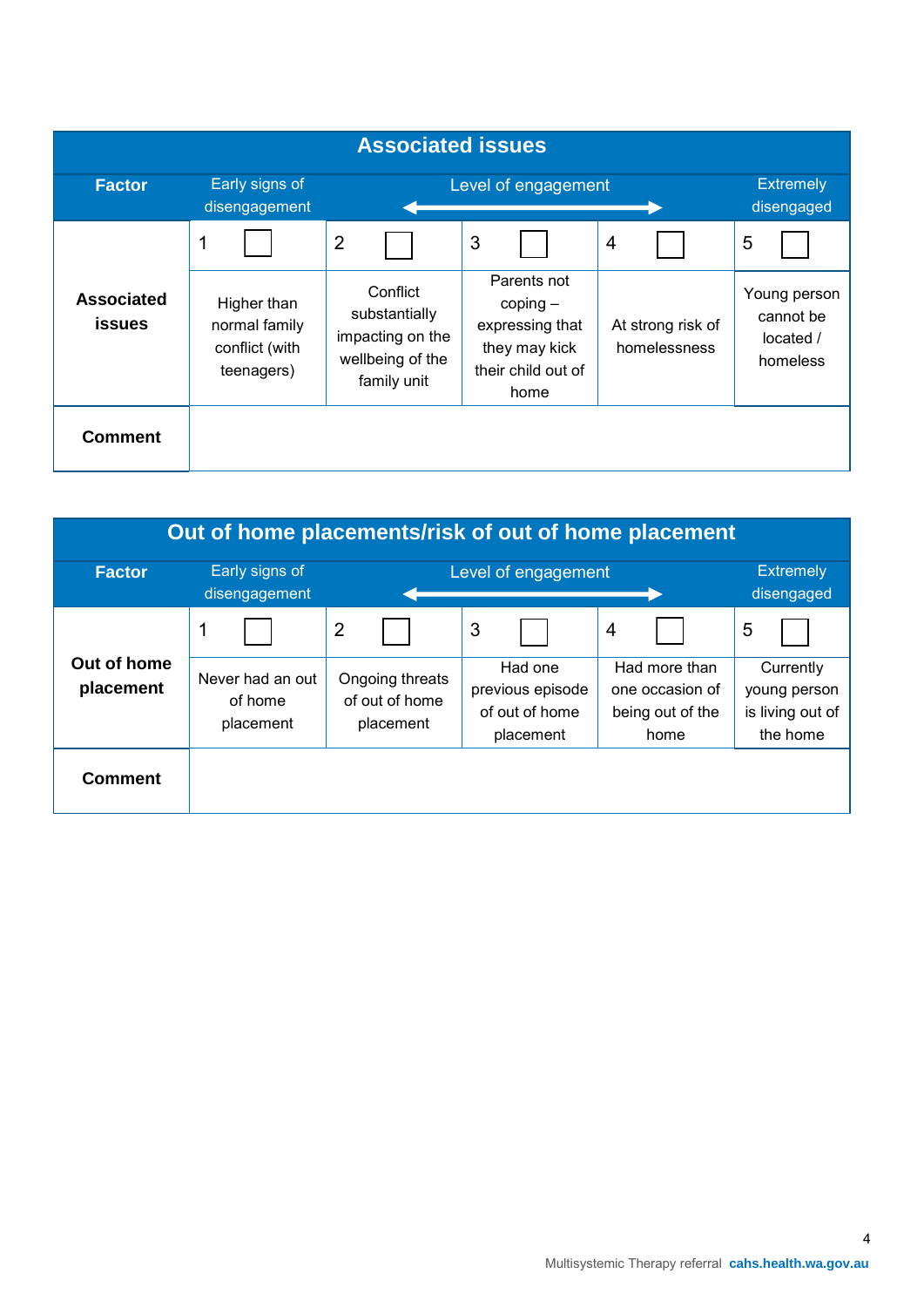| School attendance/behaviour/suspensions/family factors |                                                                                                                          |                                                                                                                          |                                                                                                                                     |                                                                                                                                                            |                                                                                                                                                  |
|--------------------------------------------------------|--------------------------------------------------------------------------------------------------------------------------|--------------------------------------------------------------------------------------------------------------------------|-------------------------------------------------------------------------------------------------------------------------------------|------------------------------------------------------------------------------------------------------------------------------------------------------------|--------------------------------------------------------------------------------------------------------------------------------------------------|
| <b>Factor</b>                                          | Early signs of                                                                                                           |                                                                                                                          | Level of engagement                                                                                                                 |                                                                                                                                                            | <b>Extremely</b>                                                                                                                                 |
|                                                        | disengagement                                                                                                            |                                                                                                                          |                                                                                                                                     |                                                                                                                                                            | disengaged                                                                                                                                       |
|                                                        | 1                                                                                                                        | $\overline{2}$                                                                                                           | 3                                                                                                                                   | $\overline{4}$                                                                                                                                             | 5                                                                                                                                                |
| <b>Attendance</b>                                      | Occasional<br>absences $\sim$ 75-<br>80% attendance<br>$($ ~ 1 day/week)                                                 | Can be absent 1 to 3<br>days a week on term<br>average                                                                   | Sporadic<br>attendance -<br>away for up to<br>$3$ to $4$<br>consecutive<br>days in a 2<br>week                                      | <b>Student</b><br>attending less<br>than 50% of<br>the time                                                                                                | Student not<br>attending or<br>enrolled at<br>school / formally<br>excluded from<br>school /<br>whereabouts<br>unknown.                          |
|                                                        | 1                                                                                                                        | $\overline{2}$                                                                                                           | 3                                                                                                                                   | 4                                                                                                                                                          | 5                                                                                                                                                |
| <b>Behaviour</b>                                       | Disruptive in<br>some classes,<br>e.g. attention<br>seeking,<br>provocative,<br>inappropriate<br>language or<br>comments | Disruptive behaviour<br>that impacts on other<br>student's learning<br>(throwing things,<br>pushing,<br>confrontational) | Significant<br>disruption in<br>most classes                                                                                        | Perceived risk<br>of behaviour<br>threatening<br>the safety of<br>self, other<br>students or<br>staff                                                      | Behaviour<br>(physical/verbal)<br>that has<br>impacted on the<br>safety of<br>students (e.g.<br>physical<br>assault, threats<br>of serious harm) |
| <b>Frequency of</b><br>behaviour                       | 1<br>Rarely                                                                                                              | $\overline{2}$<br>Several times each term                                                                                | 3<br>Approximately<br>weekly                                                                                                        | $\overline{4}$<br>Several days<br>each week                                                                                                                | 5<br>Almost<br>everyday                                                                                                                          |
|                                                        | Τ                                                                                                                        | 2                                                                                                                        | 3                                                                                                                                   | 4                                                                                                                                                          | 5                                                                                                                                                |
| <b>Suspensions</b>                                     | 1 to $2$<br>suspensions per<br>$term - student$<br>doesn't want to<br>be suspended                                       | 2 to 3 suspensions per<br>term - student likes<br>being in some classes<br>(subject or social<br>reasons)                | 4 to 5<br>suspensions a<br>term / gaps in<br>suspension /<br>suspensions<br>are increasing<br>in length and<br>category<br>severity | Student being<br>suspended<br>within a few<br>days of<br>returning to<br>school /<br>schools only<br>response to<br>behaviour /<br>exclusion<br>considered | Recommended<br>for exclusion<br>order made by<br>school /<br>exclusion<br>imminent,<br>without<br>significant<br>intervention                    |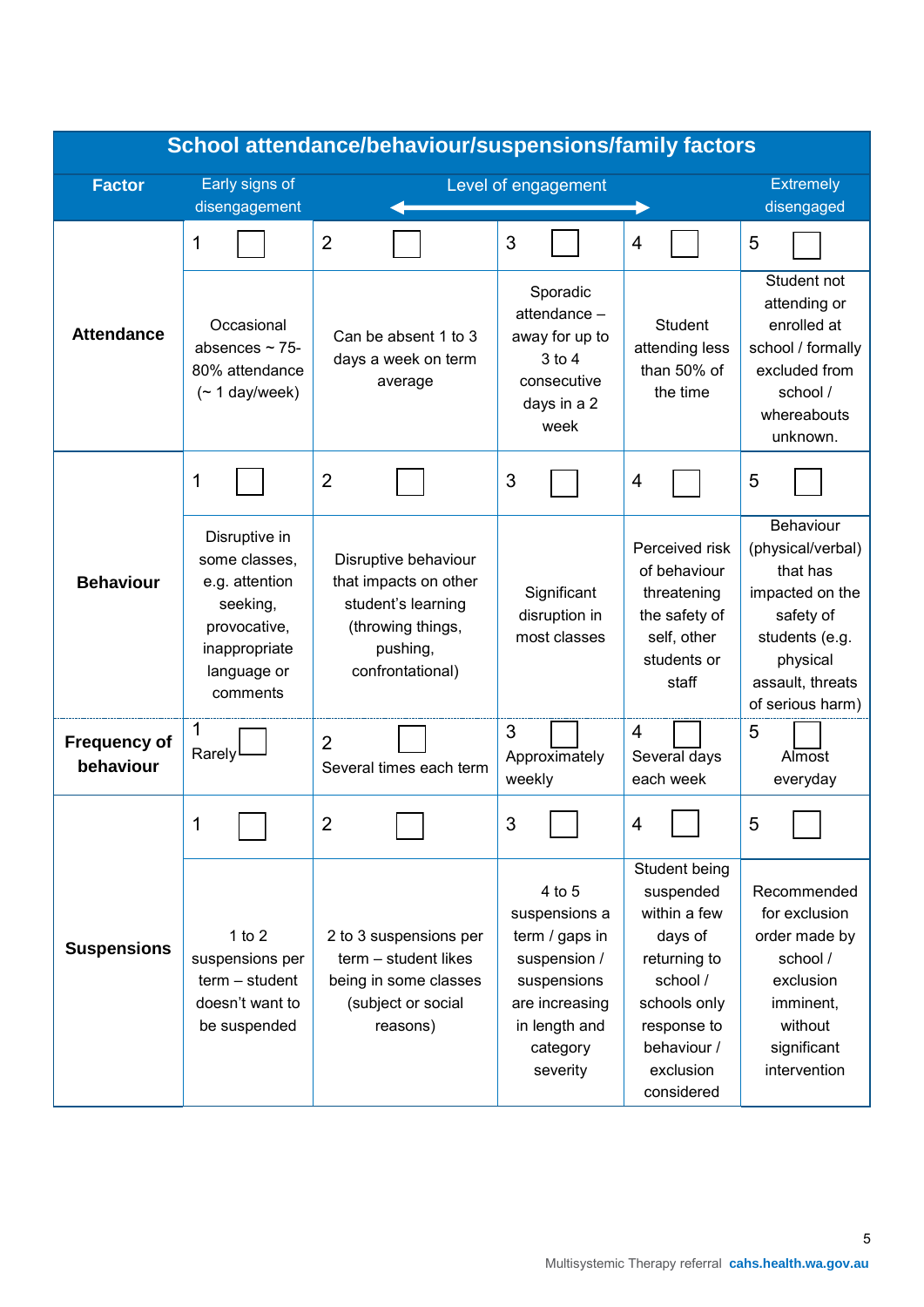|                          |                                                                                                                                          | <b>School attendance/behaviour/suspensions/family factors</b>                                                                       |                                                                                                                                                                                                                                                                                   |                                                                                                                      |                                                                                                                          |
|--------------------------|------------------------------------------------------------------------------------------------------------------------------------------|-------------------------------------------------------------------------------------------------------------------------------------|-----------------------------------------------------------------------------------------------------------------------------------------------------------------------------------------------------------------------------------------------------------------------------------|----------------------------------------------------------------------------------------------------------------------|--------------------------------------------------------------------------------------------------------------------------|
|                          | 1                                                                                                                                        | $\overline{2}$                                                                                                                      | 3                                                                                                                                                                                                                                                                                 | $\overline{4}$                                                                                                       | 5                                                                                                                        |
| <b>Family</b><br>factors | Family<br>concerned by<br>limited contact<br>between school<br>and home /<br>home<br>concerned<br>about<br>suspensions<br>and attendance | School contact home<br>more frequently (1 to 2<br>times per week) / home<br>concerned about<br>increasing<br>suspensions/attendance | Home feels that<br>school<br>suspending<br>child is<br>ineffectual /<br>parents may<br>attend school<br>meetings, but<br>there is a high<br>level of<br>frustration or<br>anger / parents<br>express that<br>they can't get<br>child to school<br>(or<br>appointments<br>$etc.$ ) | Home<br>difficulty to<br>contact or<br>notify of<br>suspension /<br>parents will<br>not attend<br>school<br>meetings | Parents actively<br>avoid<br>communication<br>with school /<br>family issues<br>significantly<br>impede<br>interventions |
| <b>Comment</b>           |                                                                                                                                          |                                                                                                                                     |                                                                                                                                                                                                                                                                                   |                                                                                                                      |                                                                                                                          |

## **School situation**

Enrolled school:

Attendance record:

Address:

Phone:

Contact name *School psychologist, RAP team, Year Coordinator, SPER staff*

Comments regarding school achievement or learning difficulties: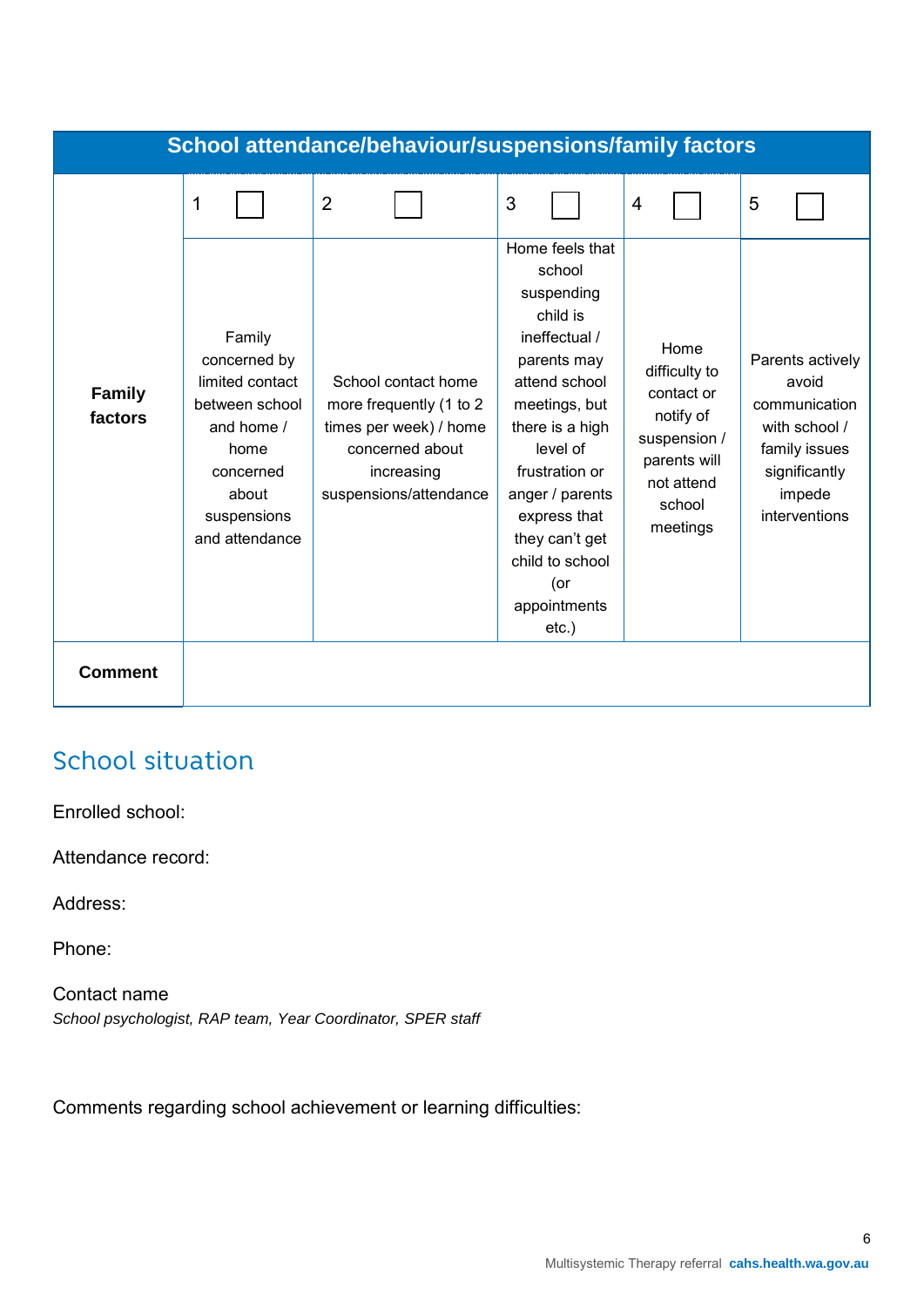## **Medical information**

Medications:

Prescribing doctor:

Address:

Phone:

Email:

*Please attach signed Release of Information form and copies of previous assessments of referred young person*

## Mental health issues or diagnoses including inpatient admissions

*Please attach copy of most recent assessment report*

## Threat or actual to harm self or others

*If this has occurred in the last 12 months, please attach the details about the incidents to help us assess the future risk*

*Please provide copy of the most recent risk report or assessment*

## Current agencies or care providers

| Agency:         | When:  |
|-----------------|--------|
| Contact person: | Phone: |
| Agency:         | When:  |
| Contact person: | Phone: |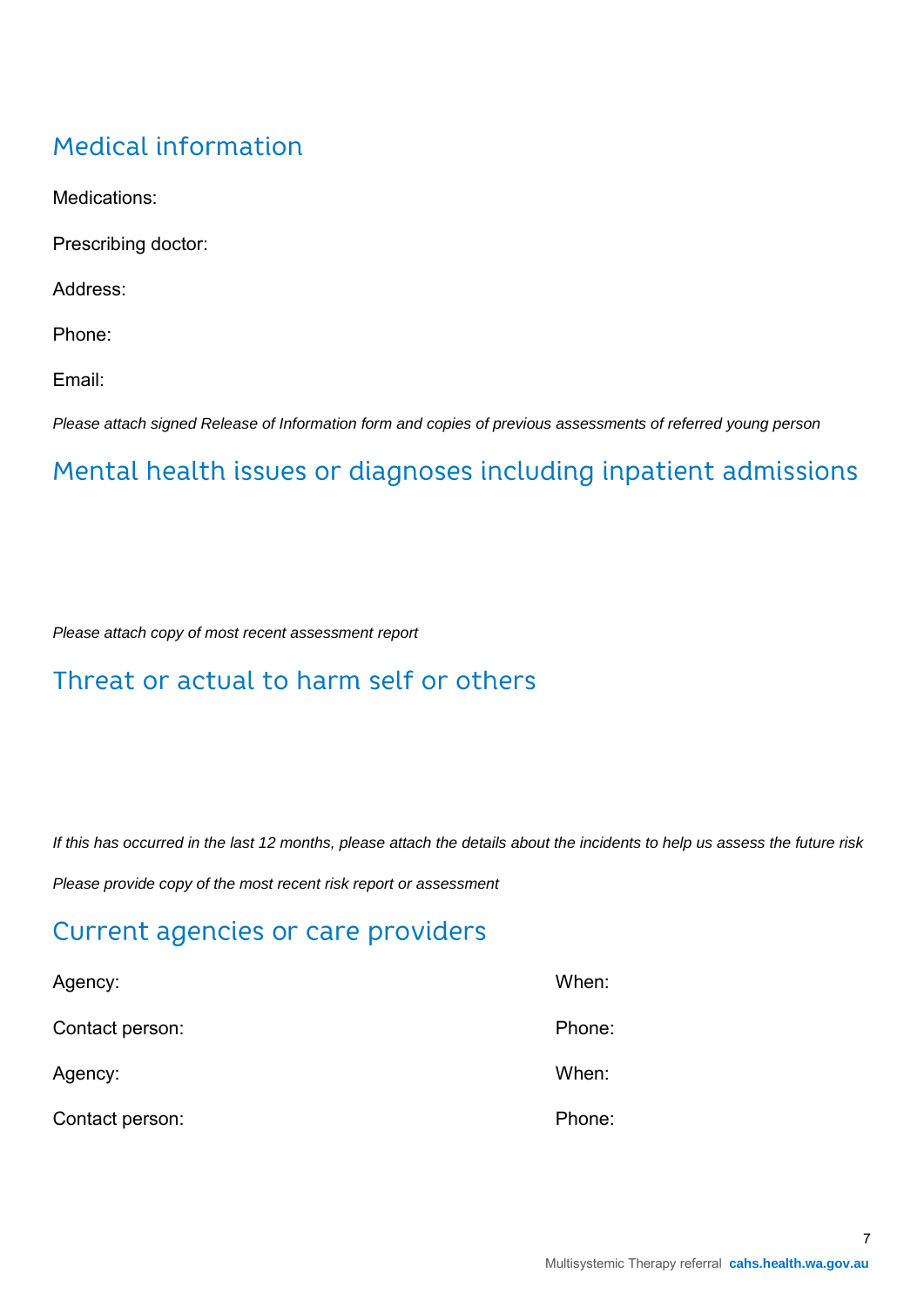| Agency:                                                                                | When:  |              |  |
|----------------------------------------------------------------------------------------|--------|--------------|--|
| Contact person:                                                                        | Phone: |              |  |
| If any of these agencies are current, are they aware of your referral? Yes $\ \cdot\ $ |        | . No $\vert$ |  |

### Previous agencies

1.

2.

3.

## Home situation

Who does the young person live with?

Where has the young person lived most in the last 6 months?

What is the primary language of the caregiver?

What is the primary language of the young person?

Does a parent or caregiver have mental health or other difficulties affecting their functioning?

Are there any significant risk factors in the home that we need to be aware of?

Current family situation: *Genogram, stability of family, nuclear/blended/single parent family*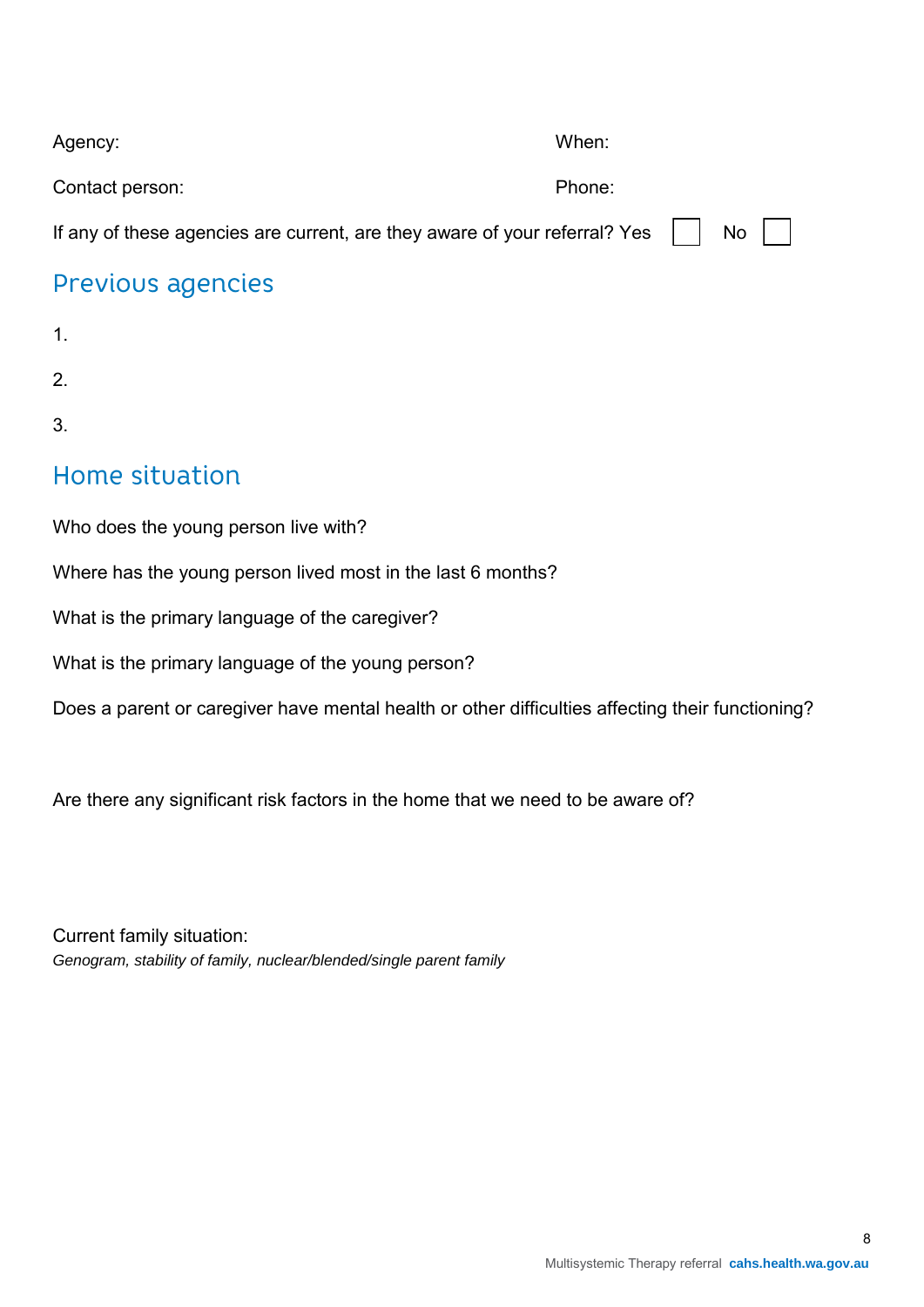## Further comments and matters of concern

## Consent for referral

I (name of parent or guardian of)

(name of young person)

Give my consent for the referral to the Multisystemic Therapy program for consideration by the MST Referral Committee.

Signed:

Date:

## Preferred meeting dates

If your referral is successful, please select your availability for the clinician to do home visits (3 x week).

| <b>Before work hours</b><br>$(7am - 9am)$ |        | <b>During work hours</b><br>$9am - 5pm$ |         | <b>After work hours</b><br>$5pm - 8pm$ |         |
|-------------------------------------------|--------|-----------------------------------------|---------|----------------------------------------|---------|
| Monday                                    | Y<br>N | Monday                                  | N<br>Y  | Monday                                 | Y<br>N. |
| Tuesday                                   | N<br>Y | Tuesday                                 | N.      | Tuesday                                | Y<br>N  |
| Wednesday                                 | N      | Wednesday                               | N       | Wednesday                              | Y<br>N. |
| Thursday                                  | N<br>Y | Thursday                                | Υ<br>N  | Thursday                               | Y<br>N. |
| Friday                                    | N<br>Y | Friday                                  | ΝI<br>Y | Friday                                 | Y<br>N  |